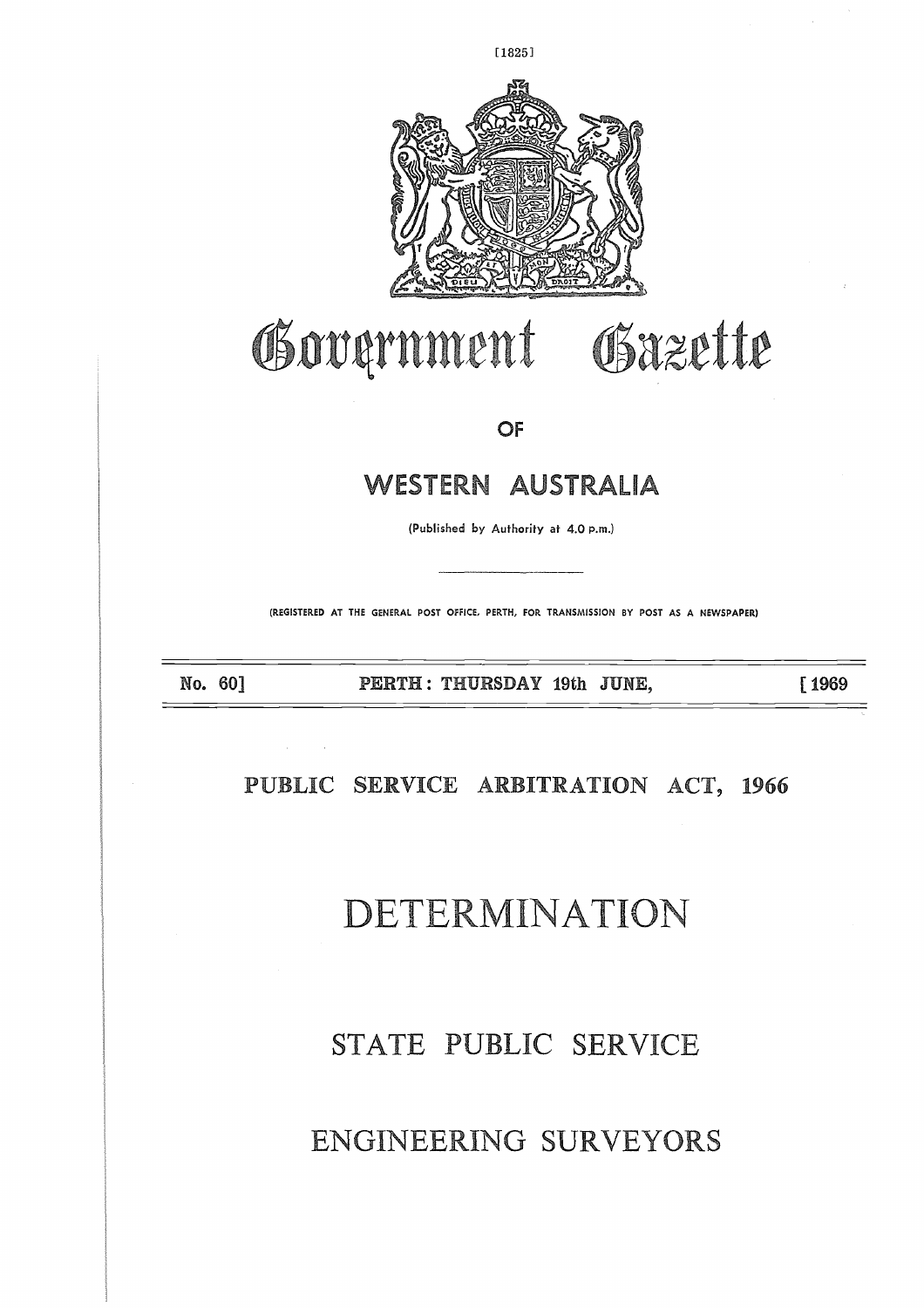#### **C SERVICE ARBITRATION ACT, <sup>1966</sup>**

#### STATE PUBLIC SERVICE

#### Determination—Engineering Surveyors

PURSUANT to Section 12 of the Public Service Arbitration Act, 1966, I, James Bruce Crooks, Deputy Public Service Commissioner, hereby determine the salaries or salary ranges appropriate to offices covered by the Public Service Professional Division (Engineering Surveyors) Salaries Agreement, No. 54 of 1969, as at 29th April, 1969, in terms of the salaries or salary ranges laid down in Clauses 5 and 6 of that Agreement.

For convenience the salaries or salary ranges allocated have been indicated by the following levels :—

|          |                               |   |              |          | Per Annum<br>\$ |
|----------|-------------------------------|---|--------------|----------|-----------------|
| Level 1. | Engineering Surveyor, Grade 2 |   | First Year   | .        | 3,560           |
|          |                               |   | Second Year  | $\cdots$ | 3,680           |
|          |                               |   | Third Year   | .        | 3,940           |
|          |                               |   | Fourth Year  | $\cdots$ | 4,220           |
|          |                               |   | Fifth Year   | .        | 4,500           |
|          |                               |   | Sixth Year   | .        | 4,780           |
|          |                               |   | Seventh Year | .        | 4,920           |
| Level 2. | Engineering Surveyor, Grade 1 |   | First Year   |          | 5,060           |
|          |                               |   | Second Year  | $\cdots$ | 5,200           |
|          |                               |   | Third Year   | $\cdots$ | 5,340           |
|          |                               |   | Fourth Year  | $\cdots$ | 5,480           |
|          |                               |   | Fifth Year   | .        | 5,630           |
| Level 3. | Senior Engineering Surveyor   | . | First Year   | .        | 5,930           |
|          |                               |   | Second Year  | .        | 6,080           |
|          |                               |   | Third Year   | .        | 6,240           |
|          |                               |   | Fourth Year  | .        | 6,400           |

#### J. **B. CROOKS,**

Deputy Public Service Commissioner.